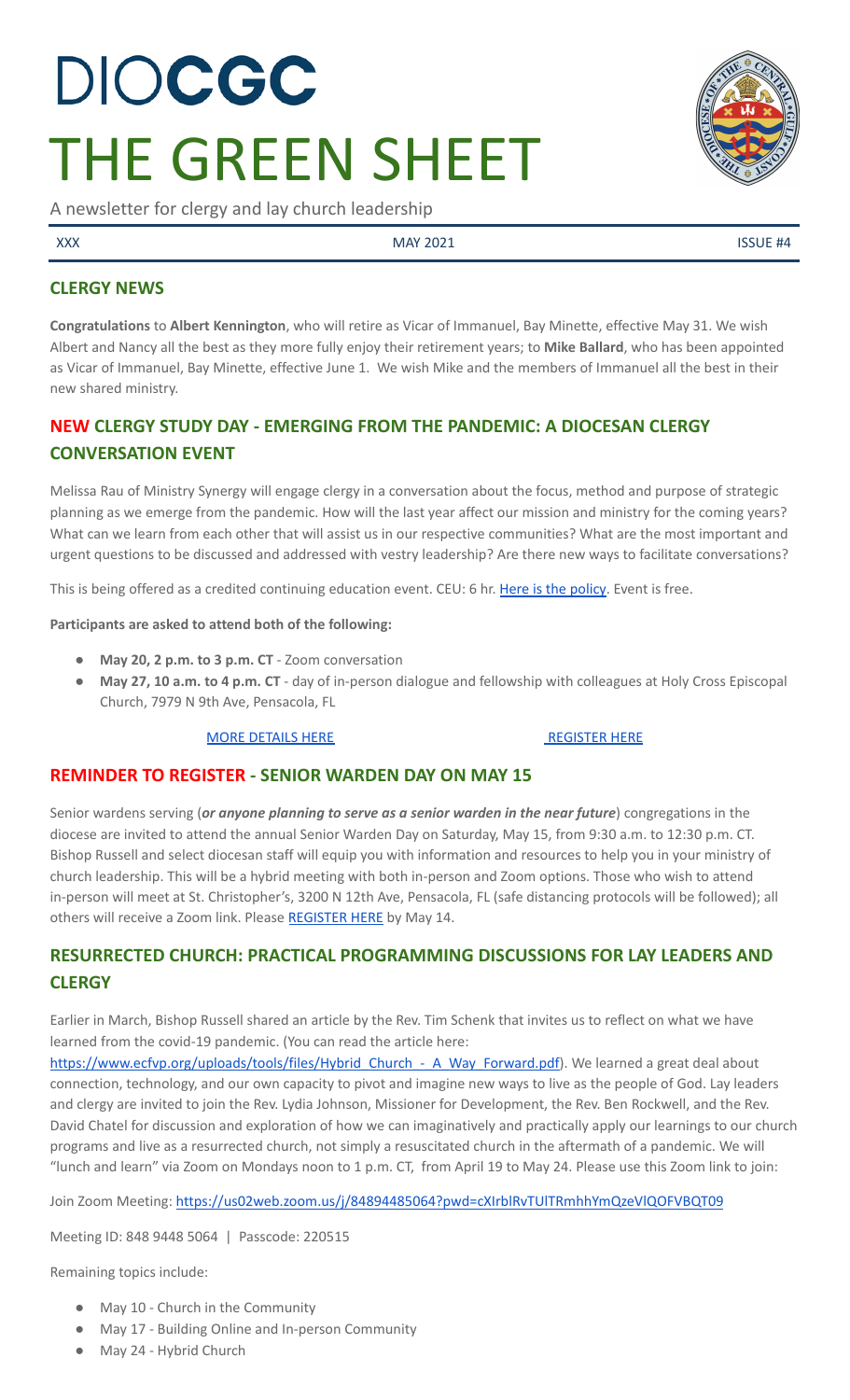If you would like more information, please contact the Rev. Lydia Johnson by email at **[lydia@diocgc.org](mailto:lydia@diocgc.org)** or by phone at 251-377-7809.

# **NEW UPDATE DIRECTORY INFORMATION BY MAY 10**

We've only had a handful of churches send in their information updates. Please help us keep our database current. Annually, we request that all churches in the diocese electronically update their church staff and vestry directory information, especially changes in vestry positions, like senior wardens and treasurers. This ensures that we can properly contact church leadership as needed with important diocesan news and business, and opportunities for leadership training. The directory information is also included in our canonically required Journal of Convention that is submitted to The Episcopal Church each year. Contact [jenn@diocgc.org](mailto:jenn@diocgc.org) with any questions.

#### [DIRECTORY](https://www.emailmeform.com/builder/form/eji270wUd6T49) UPDATE FORM

## **2020 PAROCHIAL REPORT DUE**

**Parochial Reports were due to the diocese on March 1, 2021**. Please make sure your church has completed and filed your report on-line as soon as possible. If you have issues logging in, please contact the Diocesan Office.

You can find the 2020 Parochial Report on the General Convention website at: <https://www.generalconvention.org/forms-and-instructions>.

#### **REMINDER: SAFEGUARDING TRAINING (ONLINE)**

Over the course of last year, churches with youth programs may have created new opportunities to engage with their youth through online video conferencing apps like Zoom. While there are no current Safeguarding modules specifically addressing online interaction with video conferencing apps, there is a module on social media safety. We recommend to anyone who works with children and young people to please review such guidelines to help protect everyone involved. Additionally, here is a video that addresses some best practices: [https://www.youtube.com/watch?v=r4G26I08D40.](https://www.youtube.com/watch?v=r4G26I08D40)

Our ministries to children and youth are a vital part of the mission of our church; training in the prevention, detection, and reporting of sexual abuse helps us to provide a safe environment. Safeguarding is primarily about *abuse prevention training* and is mandatory for those working with and around children and youth. Anyone can take these online modules at any time and at your own pace. Enrolling is simple; just follow the few steps in our short guideline document available on the diocesan website: [https://docs.wixstatic.com/ugd/ca270f\\_efa8f4dca14f48a3ada58d6efc090309.pdf](https://docs.wixstatic.com/ugd/ca270f_efa8f4dca14f48a3ada58d6efc090309.pdf)

## **2021 LOGIN CREDENTIALS FOR TENS STEWARDSHIP MATERIALS**

**2021 Password: James1:17 (Note: a username is no longer required.)**

We are a diocesan member of TENS, The Episcopal Network for [Stewardship.](http://r20.rs6.net/tn.jsp?f=0012pqt_t4bfTKnRF8Xmufb-M4Ry8JkNpVzuf-DfMr466n2fJlrEabEgWXavWDn2Hx3i5ph5cMsQu0KkvBM2IIao7IcazXgBLtGdZrXLuo4poO7i2eq_EiuExGDSC-wd1a3AjKcDRDPj18=&c=9_JBIUfw9Y9WIzA02dVBmW_Dc5eF3SbOEA5-vLB-MbLj0nQWfaMvNg==&ch=bNQQUmRhILUjCbu1RkHCQ0rqqsD1-RBYprcIQ3NuhLlaKPcsXS1TyQ==) With our membership comes the ability for all of our churches to use the materials advertised by TENS. They include all the printable materials and resources for an eight-week giving campaign. This year's materials combined with the ZOOM workshops in July and August will help you and your congregation navigate these new times, using technical and pastoral best practices. Please download the tools through the members portal and invite your stewardship teams to sign up for workshops.

The login credentials change each year for members. Website: <https://www.tens.org/resources/member-resources/>

#### **INSURANCE UPDATES**

- CPG has the 2021 Clergy Tax Return Preparation Guide for 2020 Returns available on website or linked here: [https://www.cpg.org/globalassets/documents/publications/tax-2021-clergy-tax-return-preparation-guide-for-20](https://www.cpg.org/globalassets/documents/publications/tax-2021-clergy-tax-return-preparation-guide-for-2020-tax-returns.pdf) [20-tax-returns.pdf](https://www.cpg.org/globalassets/documents/publications/tax-2021-clergy-tax-return-preparation-guide-for-2020-tax-returns.pdf) . In addition the 2021 Federal Reporting Requirements for Episcopal Churches is also available on the website or linked here: [https://www.cpg.org/globalassets/documents/publications/tax-2021-federal-reporting-requirements-for-episcop](https://www.cpg.org/globalassets/documents/publications/tax-2021-federal-reporting-requirements-for-episcopal-churches.pdf) [al-churches.pdf](https://www.cpg.org/globalassets/documents/publications/tax-2021-federal-reporting-requirements-for-episcopal-churches.pdf)
- Please visit our website for additional insurance info:
	- <https://www.diocgc.org/congregational-resources>
	- Risk Management & Insurance Basics for Religious Organizations [\(recommended\)](https://2f23db9c-81c0-437f-88c1-0d3b99fdb03d.filesusr.com/ugd/ca270f_0fc945a39bad470191c4075c97602c08.pdf)
	- Safety and Insurance Handbook for Churches [\(recommended\)](https://2f23db9c-81c0-437f-88c1-0d3b99fdb03d.filesusr.com/ugd/4525a9_6b89020a60b040f49e2f7feb44b56873.pdf)

#### **MUSIC LICENSING**

If your church offers music during services, it is important to follow all copyright guidelines, which include maintaining a license to perform, broadcast, or print copyrighted music. Review your church's licensing agreements, and be sure to add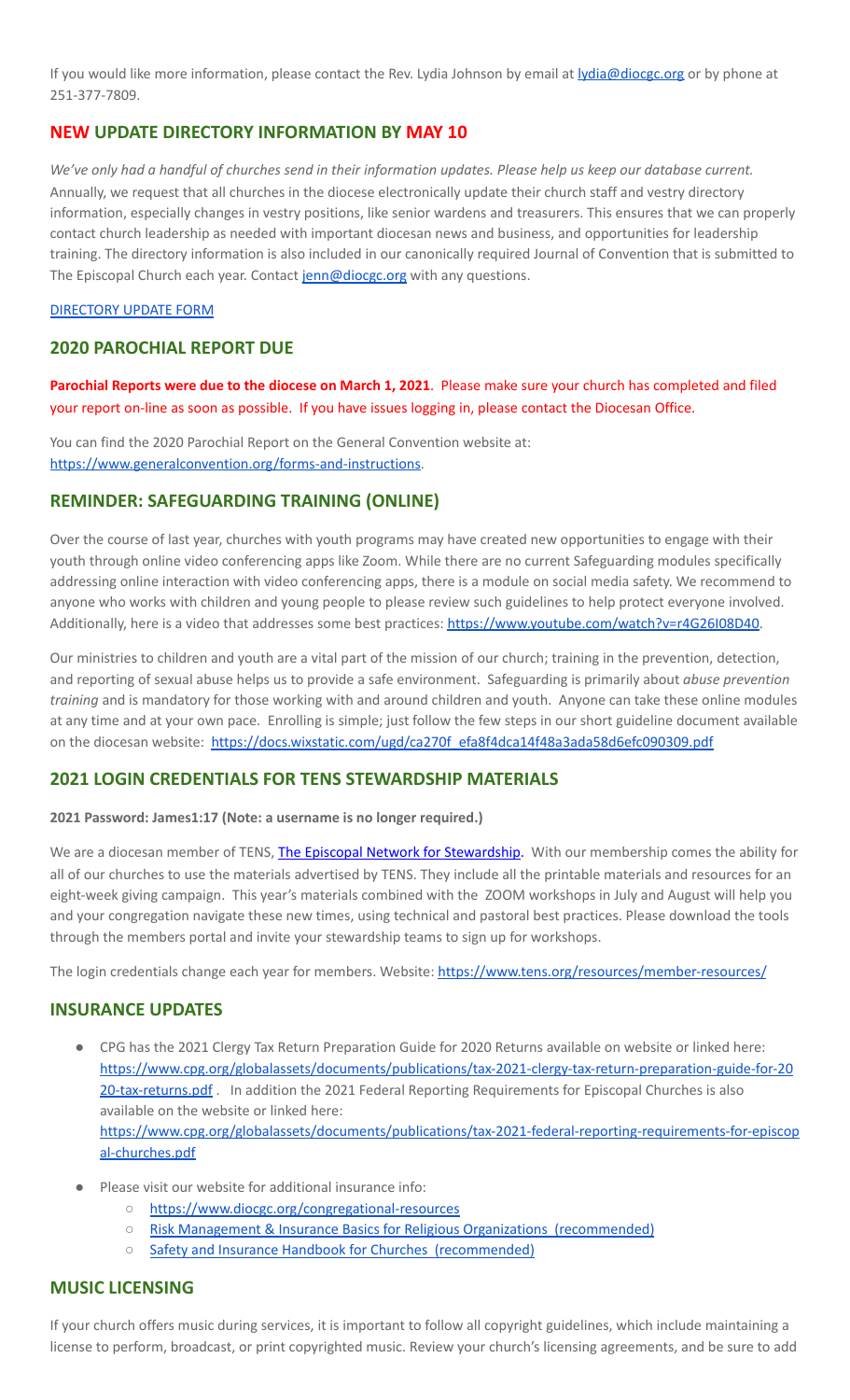the streaming option if you are broadcasting services online. Recommended licensing companies include One [License](https://onelicense.net/), Christian Copyright Licensing [International\(](https://us.ccli.com/)CCLI), Christian [Copyright](https://christiancopyrightsolutions.com/) Solutions.

## **CONGREGATIONS IN TRANSITION (as of 5/1/2021)**

| Foley, St. Paul's                                               | <b>Final interviews</b> |
|-----------------------------------------------------------------|-------------------------|
| Milton, St. Mary's                                              | Interim in place        |
| Panama City Beach, Episcopal Churches of (Grace and St. Thomas) | Receiving names         |
| Troy, St. Mark's                                                | Interviewing            |
| Andalusia, St. Mary's                                           | Interim in place        |
| Eufaula, St. James                                              | Beginning process       |
| Niceville, St. Jude's                                           | Interim in place        |

For information, please contact:

The Rev. Massey Gentry, Canon to the Ordinary, at [mgfairhope@gmail.com](mailto:mgfairhope@gmail.com) or (251) 459-4169. **Please do not contact the openings directly.**

#### **REMINDERS:**

- Your annual church financial audit is due to the diocesan office by September 1 (per Canons). We fully understand if you are delayed due to COVID closure/distancing difficulties. We ask that you notify Kim or Dwight to provide a status of when you plan to complete your audit. Thank you to those churches that have completed your audit or checked in with us!
- Note that the 2021 Tax Guides will be released shortly (for the 2020 tax year). It will be posted at <https://www.cpg.org/active-clergy/retirement/tax-resources/> Clergy income tax return info from the previous tax year are below: 2020 Clergy Tax Return [Preparation](https://www.cpg.org/linkservid/D998735C-CE21-6189-EB815B133ECD868A/showMeta/0/?label=2020%20Clergy%20Tax%20Return%20Preparation%20Guide%20for%202019%20Tax%20Returns) Guide for 2019 Returns CPG [Supplement](https://www.cpg.org/linkservid/DA0301BC-D8CF-06D3-C4C6BAB106394432/showMeta/0/?label=Supplement%20to%20the%202020%20Clergy%20Tax%20Return%20Preparation%20Guide%20for%202019%20Returns) to the 2020 Clergy Tax Return Preparation Guide

## **LEARN - PRAY - ACT RESOURCES**

As a recommitment to our work of Becoming Beloved Community, the Commission on Racial Justice & Reconciliation gathered resources for us to do this work. You can find the resources at [www.diocgc.org/learn-pray-act.](http://www.diocgcorg/learn-pray-act)

## **COVID-19 RESOURCES**

Please visit [www.diocgc.org/concerning-covid19](http://www.diocgc.org/concerning-covid19) for all updates pertaining to diocesan recommended resources during the COVID-19 pandemic. PPP loan forgiveness rules are still changing so stay tuned!

#### **JOB POSTINGS** Submit a job [posting](https://www.emailmeform.com/builder/form/0cZqC653GdH24p01aWQDfUh)

**St. Francis of Assisi, Gulf Breeze** is seeking a new church sexton. [Details](https://www.diocgc.org/post/st-francis-of-assisi-gulf-breeze-is-seeking-new-church-sexton) here.

## **CYCLES OF PRAYER FOR DIOCESE AND PRISON MINISTRY**

Congregations are asked to include both our Diocesan Cycle of Prayer and our Prison Ministry Cycle of Prayer in their Prayers of the People, newsletters, and/or bulletins. Both are available at **[www.diocgc.org/cycle-of-prayer](http://www.diocgc.org/cycle-of-prayer)**.

## **BOOKMARK THE DIOCESAN CALENDAR**

Stay up-to-date on diocesan events by bookmarking our calendar: [https://www.diocgc.org/calendar-of-events.](https://www.diocgc.org/calendar-of-events)

#### **UPCOMING DIOCESAN EVENTS**

| <b>WHAT</b>       | <b>WHEN</b>   | <b>WHERE</b>                                                                |
|-------------------|---------------|-----------------------------------------------------------------------------|
| Senior Warden Day | <b>May 15</b> | HYBRID: In-person at St.<br>Christopher's, Pensacola, or online<br>via Zoom |
| Clergy Study Day  | May 20/27     | Zoom/Holy Cross, Pensacola<br><b>MORE DETAILS</b>                           |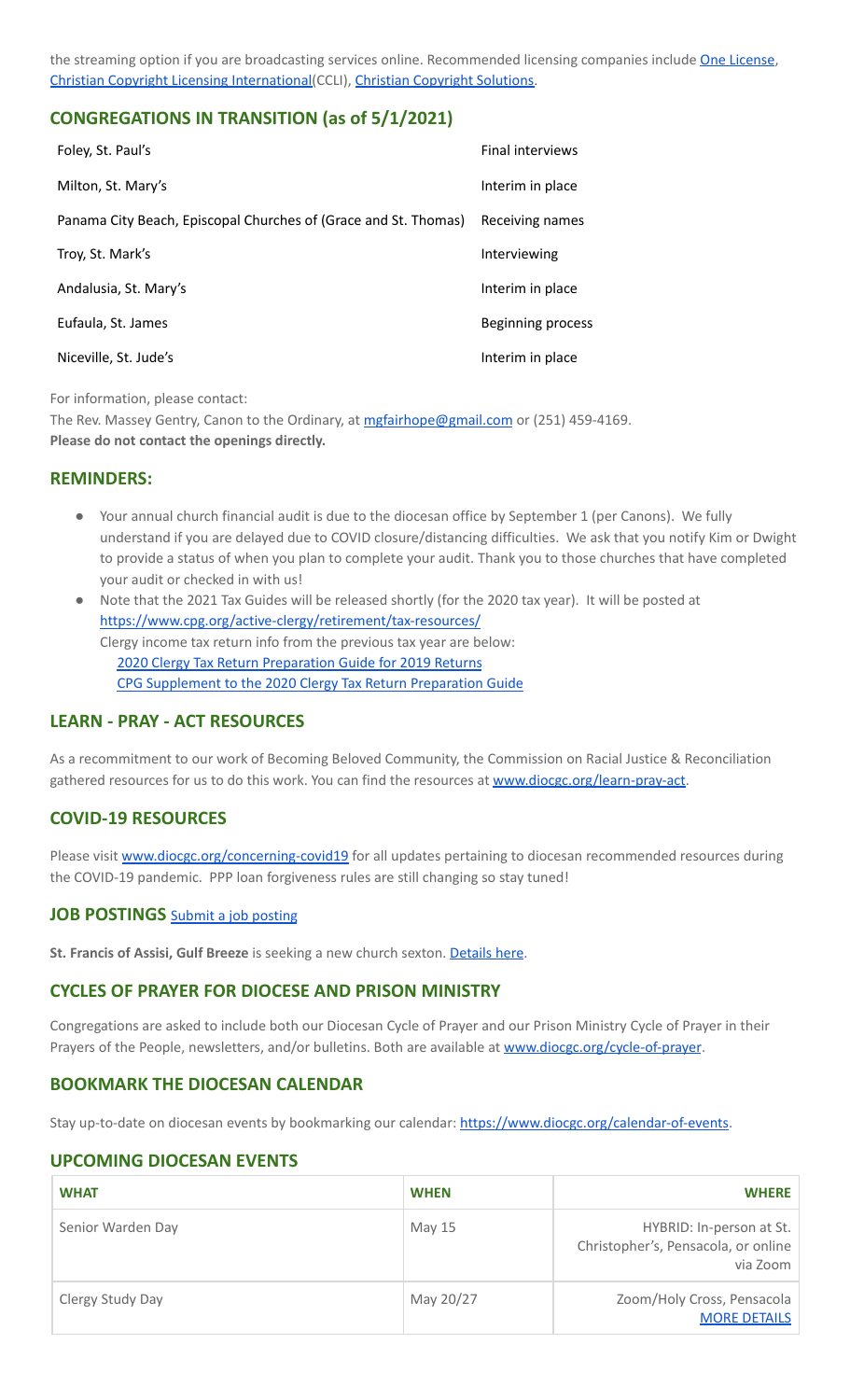# **BISHOP RUSSELL'S SCHEDULE**

| <b>WHAT</b>                                     | <b>WHEN</b>   | <b>WHERE</b>                        |
|-------------------------------------------------|---------------|-------------------------------------|
| Convocation IV Clericus mtg and Renewal of Vows | May 4         | St. Mary's, Andalusia               |
| Convocation V Clericus mtg and Renewal of Vows  | May 6         | Tyndall AFB, Panama City            |
| Visitation                                      | May 9         | Holy Nativity, PC                   |
| Visitation                                      | May 12        | St. Thomas, Greenville              |
| Senior Warden Day                               | <b>May 15</b> | St. Christopher's, Pensacola & ZOOM |
| School graduation                               | May 15 pm     | St. Luke's, Mobile                  |
| Visitation                                      | <b>May 16</b> | St. Simon's, Fort Walton Beach      |
| Visitation                                      | May 23        | Trinity, Apalachicola               |
| Soggy Ground series                             | May 23 [4pm]  | Zoom                                |
| Celebration of New Ministry [Rian Adams]        | May 24 pm     | St. Andrew's, Panama City           |
| Visitation                                      | May 30        | Trinity, Mobile                     |

# **COMMUNICATIONS QUICK LINKS**

Submit an article for [publication](http://www.emailmeform.com/builder/form/XqOP984Ae60c8m6ynr) Submit a [church/community](http://www.emailmeform.com/builder/form/eOM4Bb6VTb78y20Wrapf8) event Submit a job [posting](https://www.emailmeform.com/builder/form/0cZqC653GdH24p01aWQDfUh)